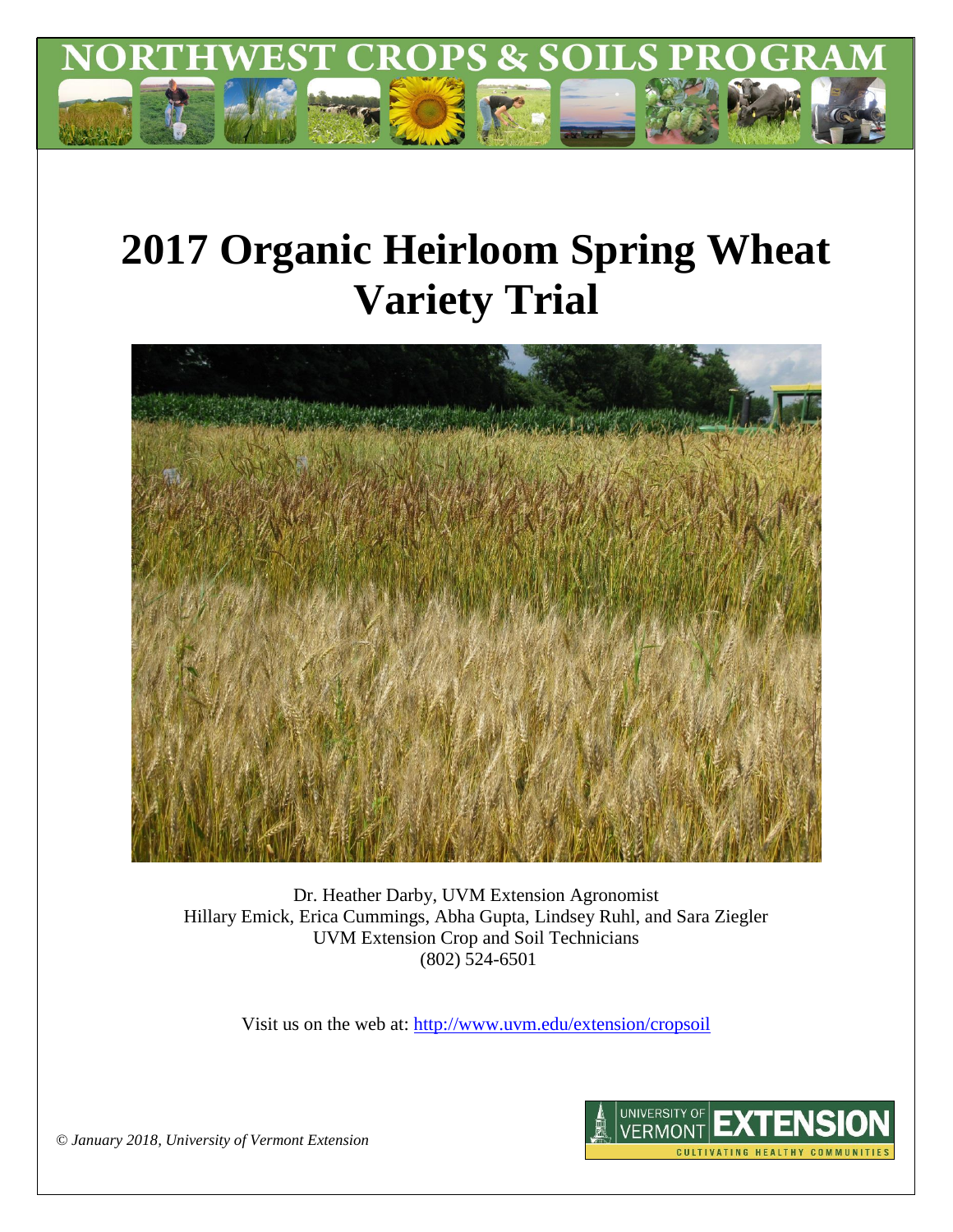#### **2017 ORGANIC HEIRLOOM SPRING WHEAT VARIETY TRIAL**

Dr. Heather Darby, University of Vermont Extension [Heather.Darby\[at\]uvm.edu](mailto:Heather.Darby@uvm.edu)

University of Vermont Extension began its heirloom spring wheat trials in 2007 to determine whether heirloom varieties developed before 1950 could thrive in Vermont's current climate. Many consumers are interested in heirloom wheat for flavor, perceived health benefits or its history, while many farmers are interested in heirloom wheat because it may have superior genetics better adapted to the challenging growing conditions in the Northeast. Production of heirloom wheat may also provide a farmer with a value added market with increased returns. This variety trial was established to determine heirloom spring wheat varieties that are suitable for production in Vermont's growing conditions.

# **MATERIALS AND METHODS**

In April 2017, an heirloom spring wheat variety trial was established at Borderview Research Farm in Alburgh, Vermont. The experimental design was a randomized block design with three replications. The seedbed was prepared by conventional tillage methods. All plots were managed with practices similar to those used by producers in the surrounding areas (Table 1). The previous crop was corn. The field was disked and spike tooth harrowed prior to planting. Plots were seeded with a Great Plains Cone Seeder on 25-Apr at a seeding rate of 350 live seeds per square meter. The eighteen varieties of heirloom spring wheat, their origin, pedigree, and release date are listed in Table 2.

|                                 | Alburgh, VT                                 |  |  |  |  |  |
|---------------------------------|---------------------------------------------|--|--|--|--|--|
| Location                        | <b>Borderview Research Farm</b>             |  |  |  |  |  |
| Soil type                       | Benson rocky silt loam                      |  |  |  |  |  |
| <b>Previous crop</b>            | corn                                        |  |  |  |  |  |
| Seeding rate (seeds $m^{2-1}$ ) | 350                                         |  |  |  |  |  |
| <b>Replicates</b>               | 3                                           |  |  |  |  |  |
| <b>Planting date</b>            | $25-Apr$                                    |  |  |  |  |  |
| <b>Harvest date</b>             | $10-Aug$                                    |  |  |  |  |  |
| Harvest area (ft)               | 5 x 20                                      |  |  |  |  |  |
| <b>Tillage operations</b>       | Fall plow, spring disk & spike tooth harrow |  |  |  |  |  |

**Table 1. General plot management of the heirloom spring wheat variety trial, 2017.**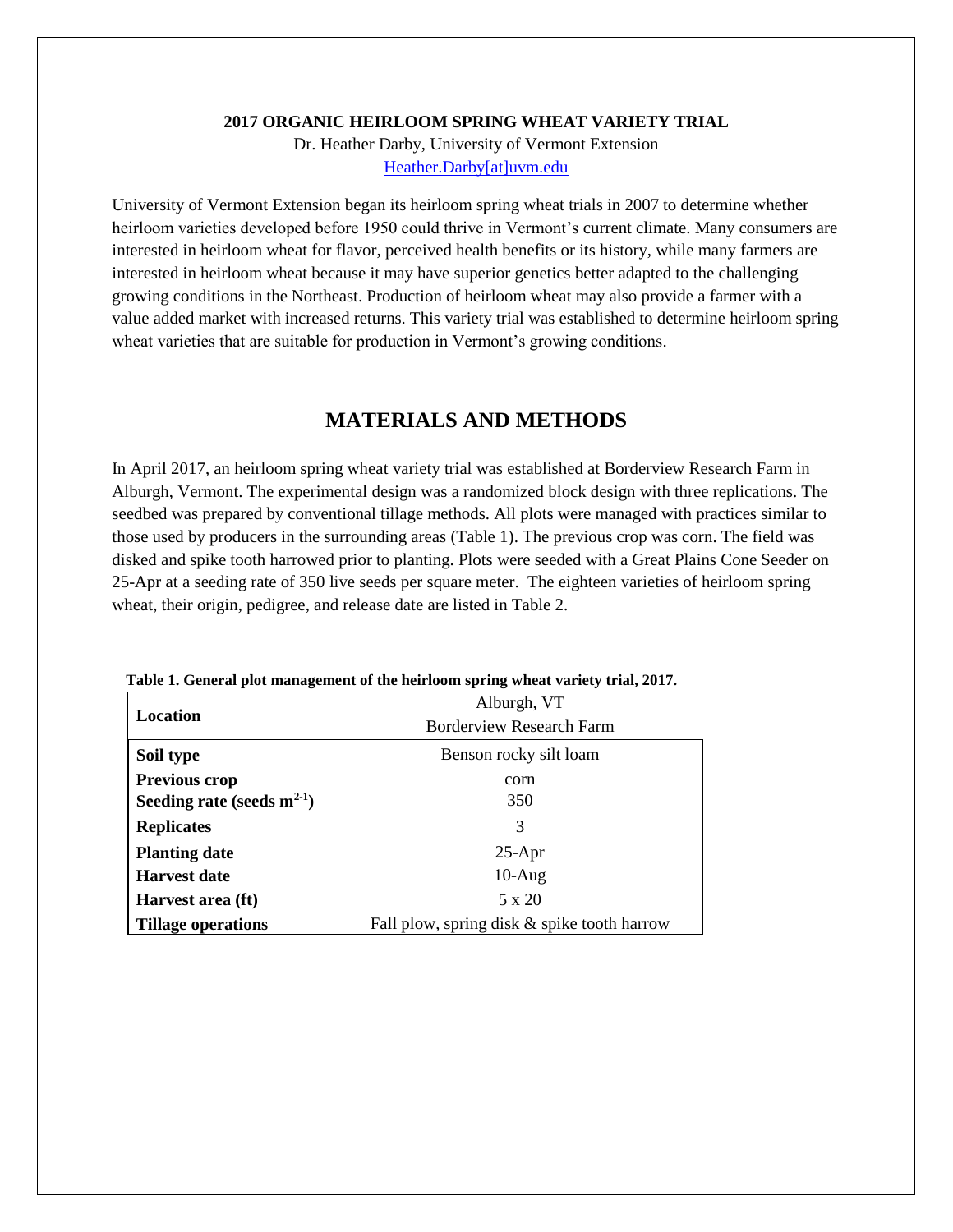| <b>Variety</b>   | Developed in    | Pedigree                                | <b>Release date</b> |
|------------------|-----------------|-----------------------------------------|---------------------|
| <b>AC</b> Barrie | Sask. Canada    | Neepawa/Columbus//BW90                  | 1996                |
| Ceres 05         | North Dakota    | Marquis/Kota                            | 1926                |
| Champlain        | Vermont         | <b>Black Sea/Golden Drop</b>            | 1870                |
| Defiance         | Vermont         | Golden Drop/White Hamburg               | 1878                |
| Hope             | South Dakota    | Yaroslav emmer/Marquis                  | 1927                |
| Komar            | North Dakota    | Marquis/Kota; Sister selection of Ceres | 1930                |
| Ladoga           | Leningrad, Rus. |                                         | 1916                |
| Marquis          | Ont. Canada     | Hard Red Calcutta/Red Fife              | 1910                |
| Mida 05          | North Dakota    | Mercury//Ceres/Double Cross             | 1944                |
| Mida 06          | North Dakota    | Mercury//Ceres/Double Cross             | 1944                |
| Red Bobs         | Sask. Canada    | Selection from fields of Bobs           | 1926                |
| Red Fife         | Canada          |                                         | 1860                |
| Reliance         | Oregon          | Kanred/Marquis                          | 1926                |
| Scarlett         | Washington      | Too many to list                        | 1998                |
| Spinkcota        | Washington      | Preston sel./red durum//Preston sel.    | 1944                |
| Supreme          | Sask. Canada    | <b>Selection from Red Bobs</b>          | 1922                |
| Surprise         | Vermont         | Chile Club/Michigan Club                | 1909                |
| Thatcher         | Minnesota       | Marquis/Ilumillo//Marquis/Kanred        | 1934                |

**Table 2. Varietal information of the heirloom spring wheat, 2017.**

Heights and lodging were measured on 3-Aug. Plots were harvested with an Almaco SPC50 small plot combine on 10-Aug. The harvest area was 5' x 20'. Grain moisture, test weight, and yield were determined at harvest. Per acre yields were calculated and normalized to 13.5% so varieties could be compared. Seed was cleaned with a small Clipper M2B cleaner (A.T. Ferrell, Bluffton, IN) and a subsample was collected to determine quality characteristics. Samples were ground using the Perten LM3100 Laboratory Mill. Flour was analyzed for protein content using the Perten Inframatic 8600 Flour Analyzer. Crude protein was adjusted to 12% and 14% moisture content for comparison between varieties with different flour moisture. Most commercial mills target 12-15% protein content. Falling number was measured (AACC Method 56-81B, AACC Intl., 2000) on the Perten FN 1500 Falling Number Machine. The falling number is related to the level of sprout damage in the grain. It is determined by the time it takes, in seconds, for a stirrer to fall through a slurry of flour and water to the bottom of a test-tube. Falling numbers greater than 350 indicate low enzymatic activity and sound quality wheat. A falling number lower than 200 indicates high enzymatic activity and poor quality wheat. Deoxynivalenol (DON), a vomitoxin, was analyzed using Veratox DON 5/5 Quantitative test from the NEOGEN Corp. This test has a detection range of 0.5 to 5 ppm. Samples with DON values greater than 1 ppm are considered unsuitable for human consumption.

All data were analyzed using a mixed model analysis where replicates were considered random effects. The LSD procedure was used to separate seeding rate means when the F-test was significant (P< 0.10).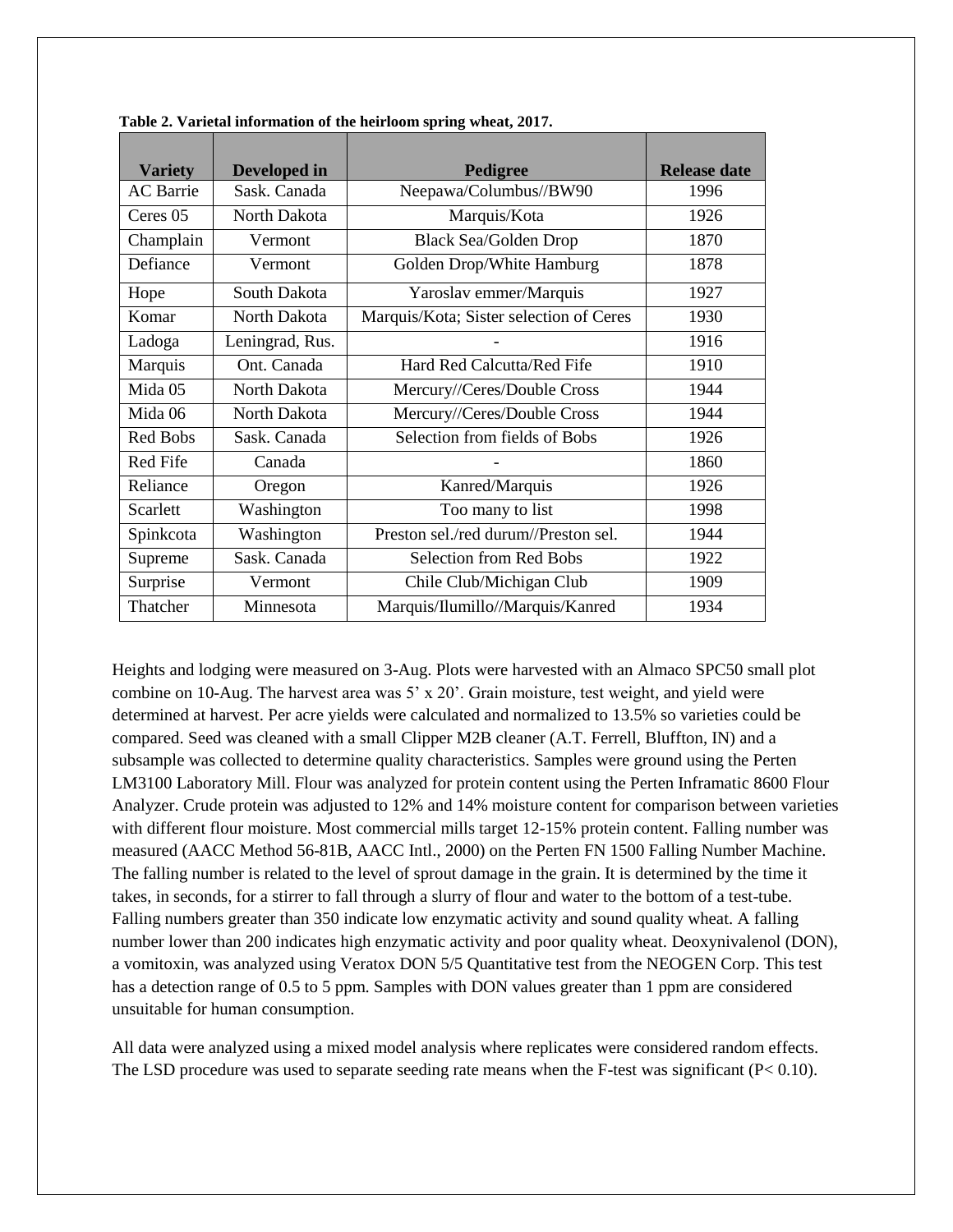Variations in yield and quality can occur because of variations in genetics, soil, weather and other growing conditions. Statistical analysis makes it possible to determine whether a difference among varieties is real or whether it might have occurred due to other variations in the field. At the bottom of each table, a LSD value is presented for each variable (e.g. yield). Least Significant Differences at the 10% level of probability are shown. Where the difference between two varieties within a column is equal to or greater than the LSD value at the bottom of the column, you can be sure in 9 out of 10 chances that there is a real difference between the two varieties. In the example, variety A is significantly different from variety C, but not from variety B. The difference between A and B is equal to 725, which is less than the LSD value of 889. This means that these varieties did not differ in yield. The difference between A

and C is equal to 1454, which is greater than the LSD value of 889. This means that the yields of these varieties were significantly different from one another. The asterisk indicates that variety B was not significantly lower than the top yielding variety.

| <b>Variety</b> | Yield |  |  |  |
|----------------|-------|--|--|--|
| A              | 3161  |  |  |  |
| B              | 3886* |  |  |  |
| C              | 4615* |  |  |  |
| <b>LSD</b>     | 889   |  |  |  |

## **RESULTS**

Seasonal precipitation and temperatures were recorded with a Davis Instruments Vantage Pro2 with Weatherlink data logger on site in Alburgh, VT (Table 3). April weather in Alburgh was warm and wet, promoting good germination and establishment of the trial. The rest of the growing season was colder and wetter than normal. From April to August there was an accumulation of 4440 Growing Degree Days (GDDs) in Alburgh, VT, 51 GDDs lower than the 30 year average.

| Alburgh, VT                   | Apr  | <b>May</b> | $\sigma$ ,<br>Jun | Jul     | Aug     |
|-------------------------------|------|------------|-------------------|---------|---------|
| Average Temperature (F)       | 47.2 | 55.7       | 65.4              | 68.7    | 67.7    |
| Departure from Normal         | 2.37 | $-0.75$    | $-0.39$           | $-1.90$ | $-1.07$ |
|                               |      |            |                   |         |         |
| Precipitation (inches)        | 5.20 | 4.10       | 5.60              | 4.90    | 5.50    |
| Departure from Normal         | 2.40 | 0.68       | 1.95              | 0.73    | 1.63    |
|                               |      |            |                   |         |         |
| Growing Degree Days (base 32) | 459  | 733        | 1002              | 1138    | 1108    |
| Departure from Normal         | 75   | $-23$      | $-12$             | $-60$   | $-31$   |

**Table 3. Temperature and precipitation summary for Alburgh, VT, 2017.**

Based on weather data from Davis Instruments Vantage Pro2 with Weatherlink data logger. Historical averages for 30 years of NOAA data (1981-2010) from Burlington, VT.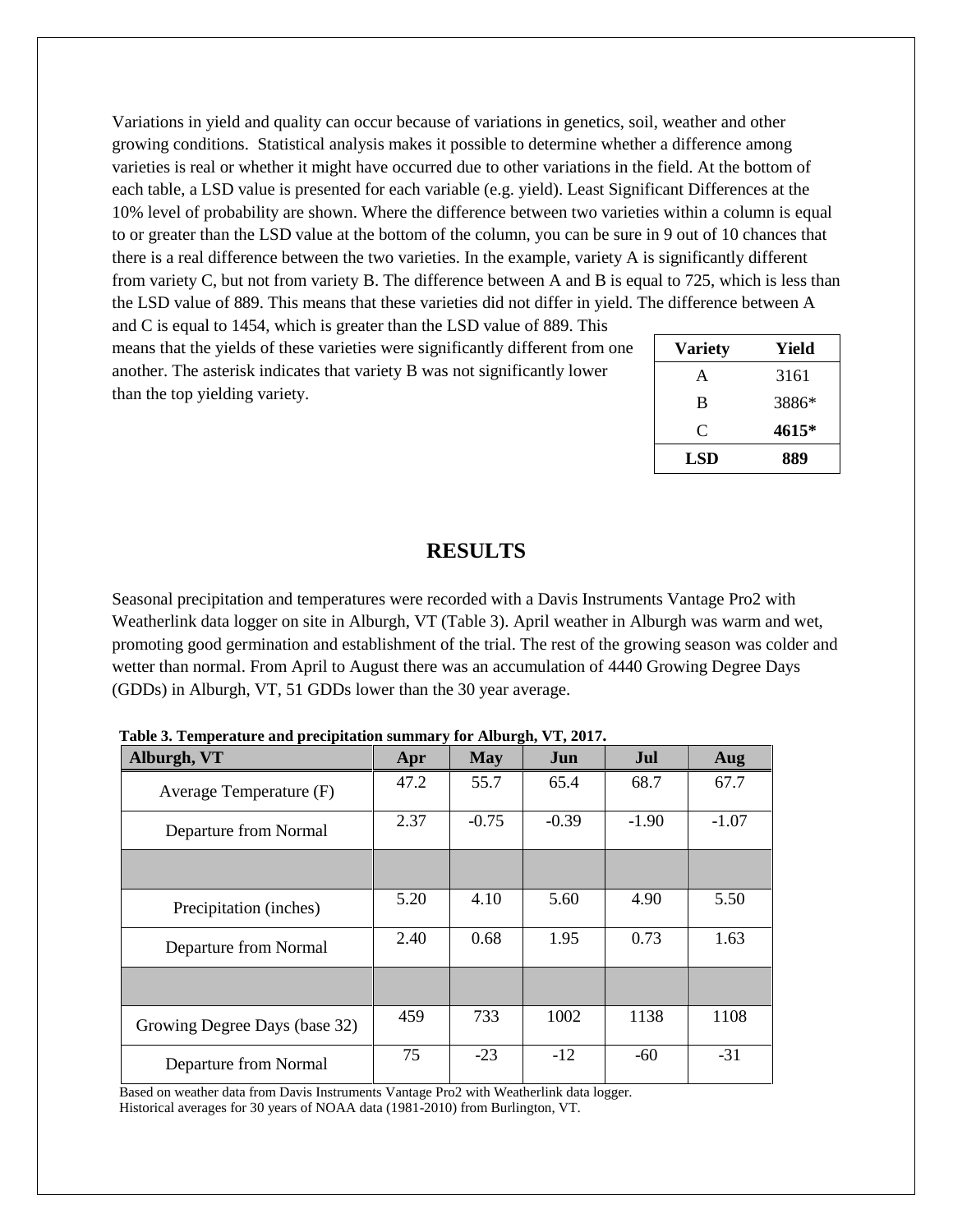### **Wheat Yield and Quality**

Plant heights were measured on 3-Aug. Three plants in each plot were measured. The average height was 49.4 inches (Table 4). Taller plants are generally desired for their ability to shade out competing weeds. However, tall wheat may be more prone to lodging depending on many factors such as stalk strength and over-fertilization. A visual estimation of lodging (%) was performed on 3-Aug. Lodging is defined as the collapse of top heavy plants, particularly grain crops because of excess growth or beating by rain. If lodging was present, its severity was recorded based on a 0 to 5 scale with 0 indicating the entire plot could be harvested with the plot combine and 5 signifying that none of the plot could be harvested. Some lodging was observed in almost all plots in the 2017 trial.

|                  |         |               | <b>Yield at</b>               | <b>Moisture</b>     |                                  | <b>Crude</b><br>protein      |            |                          |  |
|------------------|---------|---------------|-------------------------------|---------------------|----------------------------------|------------------------------|------------|--------------------------|--|
| <b>Variety</b>   | Height  | Lodging       | 13.5%<br>moisture             | $\omega$<br>harvest | <b>Test</b><br>weight            | @ 12%<br>moisture<br>content | <b>DON</b> | <b>Falling</b><br>number |  |
|                  | in      | $\frac{0}{0}$ | $\text{lbs}$ ac <sup>-1</sup> | $\frac{0}{0}$       | $\mathbf{lbs}\,\mathbf{bu}^{-1}$ | $\frac{0}{0}$                | ppm        | seconds                  |  |
| <b>AC</b> Barrie | $53.4*$ | 2.67          | 1108*                         | $14.7*$             | $53.6*$                          | $16.1*$                      | 5.43       | $331*$                   |  |
| Ceres 05         | 47.8    | $2.00*$       | 899                           | $14.5*$             | 52.7                             | $15.9*$                      | 5.53       | $349*$                   |  |
| Champlain        | 49.1    | 3.33          | 833                           | $14.2*$             | 52.5                             | $15.3*$                      | $4.33*$    | 322                      |  |
| Defiance         | $52.1*$ | 3.00          | 1089*                         | $14.5*$             | 52.5                             | $15.6*$                      | 5.63       | 326*                     |  |
| Hope             | 48.5    | 2.67          | 1072*                         | $14.4*$             | 52.9                             | $15.4*$                      | 6.40       | 348*                     |  |
| Komar            | 48.2    | $2.00*$       | $1115*$                       | $14.7*$             | $54.2*$                          | 14.1                         | $4.23*$    | $337*$                   |  |
| Ladoga           | 48.5    | 3.67          | $1191*$                       | $14.2*$             | 52.6                             | 14.0                         | $3.30*$    | 347*                     |  |
| Marquis          | $52.7*$ | 3.67          | $1076*$                       | $14.4*$             | 52.4                             | $16.5*$                      | $4.33*$    | 319                      |  |
| Mida 05          | 42.0    | $2.00*$       | 878                           | $14.7*$             | $55.1*$                          | 14.6                         | 5.20       | 338*                     |  |
| Mida 06          | $50.0*$ | 3.00          | 1095*                         | $14.6*$             | 53.2                             | $16.0*$                      | $4.33*$    | $359*$                   |  |
| Red Bobs         | 48.2    | $2.00*$       | $1331*$                       | $14.7*$             | 52.4                             | 15.2                         | 6.37       | $355*$                   |  |
| Red Fife         | 48.6    | 3.67          | 931                           | 15.1                | 52.4                             | $15.6*$                      | $4.43*$    | 311                      |  |
| Reliance         | $51.0*$ | $1.00^*$      | $1176*$                       | $14.6*$             | 53.1                             | 14.1                         | $4.60*$    | 320                      |  |
| Scarlett         | 47.8    | 4.00          | $1136*$                       | $14.1*$             | 52.8                             | $15.6*$                      | $4.37*$    | $341*$                   |  |
| Spinkcota        | $53.9*$ | 3.67          | 890                           | $14.7*$             | $54.1*$                          | $15.9*$                      | 5.33       | 316                      |  |
| Supreme          | 48.9    | 3.33          | $1113*$                       | 15.0                | 52.7                             | 14.8                         | $4.67*$    | 334*                     |  |
| Surprise         | 48.4    | 2.67          | 1325*                         | $14.6*$             | 53.9*                            | 14.6                         | $4.37*$    | $352*$                   |  |
| Thatcher         | 49.5    | 2.67          | 838                           | 14.9                | 53.2                             | $16.1*$                      | $4.60*$    | 306                      |  |
| <b>LSD</b>       | 4.09    | 1.21          | 274                           | 0.78                | 1.58                             | 1.22                         | 1.63       | 33.7                     |  |
| Trial mean       | 49.4    | 2.83          | 1061                          | 14.6                | 53.1                             | 15.3                         | 4.86       | 334                      |  |

| Table 4. Growth and harvest characteristics of heirloom spring wheat for Alburgh, VT, 2016. |  |  |  |
|---------------------------------------------------------------------------------------------|--|--|--|
|                                                                                             |  |  |  |

\*Treatments that did not perform significantly lower than the top-performing treatment, shown in **bold**, in a particular column are indicated with an asterisk.

NS – shows no significate difference.

Spinkcota was the tallest variety at 53.9 inches. This was statistically similar to AC Barrie, Defiance, Marquis, Mida 06, and Reliance, all with heights of 50 inches or taller. All varieties displayed some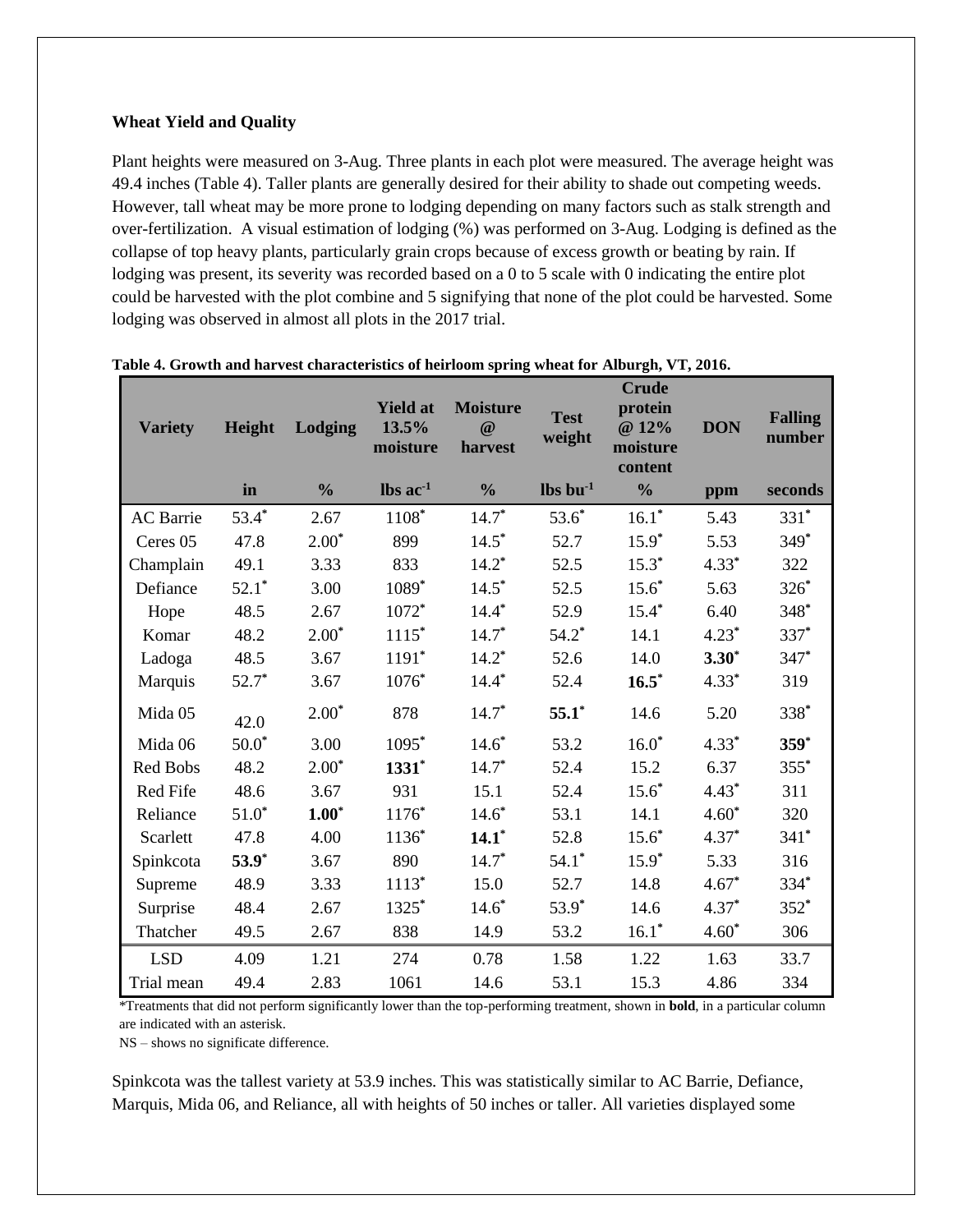degree of lodging. Despite being one of the tallest varieties, Reliance had the lowest degree of lodging, with an average score of 1 (less than 20% of the plot was lodged). This was statistically similar to Ceres 05, Komar, Mida 05, and Red Bobs, which all had an average score of 2 or less (less than 40% of each plot was lodged on average).

The average yield at 13.5% moisture for the trial was 1061 lbs per acre. The highest yielding variety was Red Bobs, with a yield of 1331 lbs per acre. Ten other varieties (AC Barrie, Defiance, Hope, Komar, Ladoga, Marquis, Reliance, Scarlett, Supreme and Surprise) were statistically similar with yields over 1000 lbs per acre.

All varieties were above 14% harvest moisture and required drying down for storage. The average harvest moisture was 14.6%. The lowest harvest moisture was Scarlett at 14.1%. This was statistically similar to 15 other varieties with harvest moisture under 14.9%. Test weight is the measure of grain density. It is determined by weighing a known volume of grain. Generally the heavier the wheat is per bushel, the higher baking quality. The acceptable test weight for bread wheat is 56-60 lbs per bushel. None of the varieties in the 2017 trial had test weight within this optimal range. The highest test weight was 55.1 lbs per bushel for Mida 05.

Protein levels ranged from 14.0% to 16.5%. All varieties had crude protein levels above the 12% crude protein level considered optimal for commercial flour production. Marquis had the highest crude protein concentrations but was not significantly different than AC Barrie, Ceres 05, Champlain, Defiance, Hope, Mida 06, Red Fife, Scarlett, Spinkcota, and Thatcher. All of the varieties had falling numbers over 300 seconds, indicating indicates low enzymatic activity and sound quality wheat. The average falling number was 334. In this year's trial, all the varieties grown had DON levels above the 1.0 ppm threshold acceptable for human consumption. The lowest variety level was Ladoga at 3.30 ppm. The highest was Red Bobs at 6.37 ppm.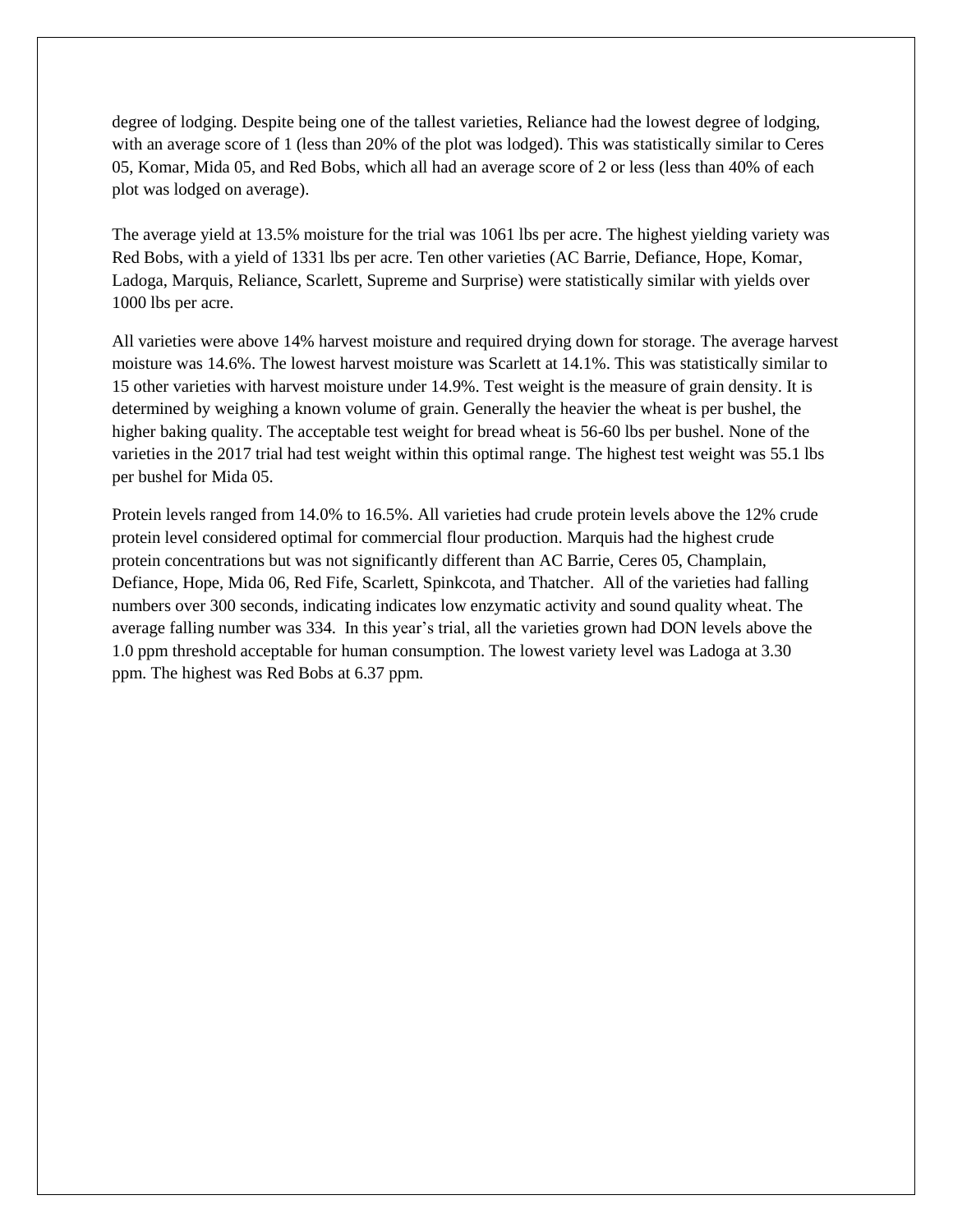

**Figure 1. Yield and protein of heirloom spring wheat varieties grown in Alburgh, VT, 2017. Treatments that share a letter did not differ significantly by variety in yield (p=0.10.)** 

There is often an inverse relationship seen between yield and protein, and this was somewhat true of the winter wheat varieties assessed in 2017, with most of the higher yielding varieties among the lower crude protein levels (Figure 1). While crude protein was high across the trial, the yields were the lowest of the five years of heirloom spring wheat variety trials.

# **DISCUSSION**

Cooler temperatures and higher precipitation encountered during 2017 contributed to lower yields than in previous years of heirloom spring wheat trials. Quality was generally high across the trial, with the exception of test weights slightly below the optimal range. The DON toxin levels were high across all grains trials at Borderview Research Farm in 2017, including the heirloom spring wheat variety trial. This is typical of seasons with wet weather during grain flowering, leading to widespread infection with the fusarium fungus which produces the toxin.